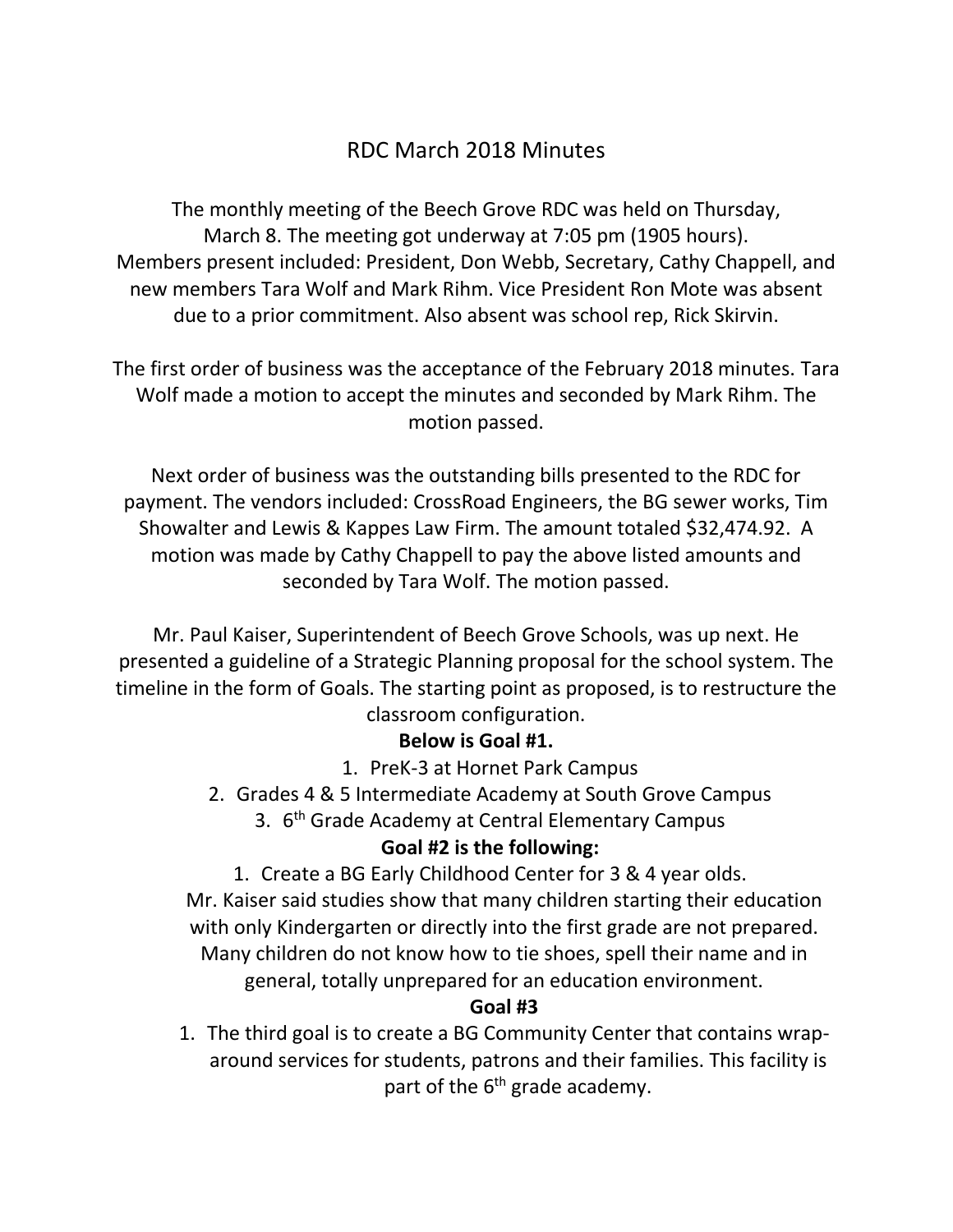Mayor Buckley spoke briefly regarding the greenway trail. The total price of the trail is 3.3 million dollars of which the city has been awarded 2.6 million dollars. The project is scheduled to begin July 8, 2020.

Next to speak at the RDC meeting was Matt McElroy from CrossRoads Engineers and Michael Krosschel from Schneider Corporation. They gave a summary of where Phase One begins which is on  $13<sup>th</sup>$  Avenue and ends behind the high school east of Emerson Avenue. Also present was Erika Vreoeveld, president of the Carson Farm Home Owners Association. She had a conversation with Michael and Matt regarding concerns of the residents of Carson Farms. Their concern is mainly a safety issue. The greenway trail will be open dusk until dawn and the concern is people being on the trail when it not supposed to be in use. Lighting of the trail is also a concern. Mrs. Vreoeveld says that many of the houses back up to the wooded area and the homeowners expressed concern of not being able to continue to enjoy the scenery. Location of the homes is one of the reasons for having moved to the location.

## **The following are highlights from the topic presented by Mr. Arron Lamb. For more in depth details please go to the Beech Grove web site and watch the video from the March 8, 2018 RDC meeting.**

Mr. Aaron Lamb, recently appointed to the Beech Grove School Board, was the next to speak. He also wanted the RDC to be aware he was not representing the school board, but just a concerned citizen of Beech Grove. Mr. Lamb and his wife Theresa, a schoolteacher, moved to Beech Grove 8 years ago and the main reason was the outstanding school system. However, 8 years later 58% of the children entering kindergarten are unprepared to start their education. Mr. Lamb would like to see more money go into the BG school system. He did not suggest the RDC Commission disband, but he strongly suggested the RDC give up some TIF districts such as Walmart. He handed out some printed material regarding other TIF districts. He also emailed the RDC with some questions he would like answered. Attorney, Robert Rund, did answer his questions 1 through 5, but Mr. Lamb failed to check his email to realize some of his questions were answered. More in depth questions will have to be researched before answering.

President, Donald Webb, mentioned many of the successful projects funded by the RDC: a new road running north and south from the high school, Beech Grove